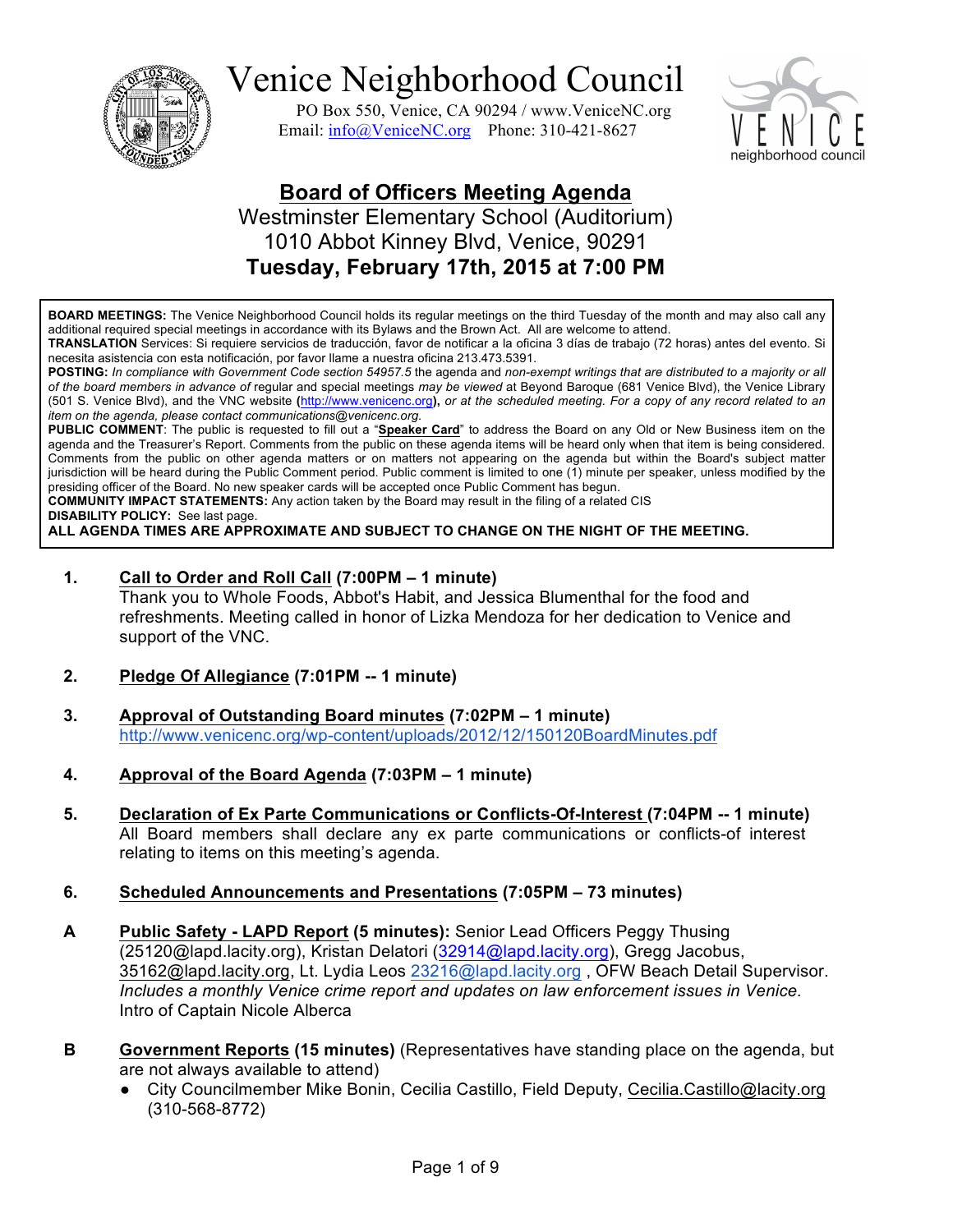

PO Box 550, Venice, CA 90294 / www.VeniceNC.org Email:  $info@V$ eniceNC.org Phone: 310-421-8627



- Congressman Ted Lieu, Representative Janet Turner 310-496-9896 janet.turner@mail.house.gov
- State Senator Ben Allen, Representative Sam Liu 310-318-6994, samuelliu@sen.ca.gov
- State Assemblyperson Autumn Burke, Rep Odysseus Bostick 310.412.6400 odysseusbostick@asm.ca.gov
- LA County Supervisor Sheila Kuehl
- Mayor Eric Garcetti, Westside Deputy, Daniel Tamm, (Daniel.Tamm@Lacity.org) 213-978-0836

### **C VNC Announcements (5 Minutes)**

- President Mike Newhouse (President@VeniceNC.org)
- Vice President Marc Saltzberg (VicePresident@VeniceNC.org)
- Westside Regional Alliance of Councils- Mike Newhouse, WRAC President, Marc Saltzberg, VNC Representatives. (Chair@westsidecouncils.org),
- Los Angeles Neighborhood Council Coalition (LANCC) Ivan Spiegel (Parliamentarian@VeniceNC.org)
- VNC Representative to DWP: Dede Audet
- Venice Chamber Of Commerce: Catherine Chevalier, President VCC (Catherine@notmaurice.com)

### **D Green Venice Expo Town Hall (2 minutes)** (Sylvia Aroth chair.outreach@venincenc.org)

Actor and Sustainable Green Activist Ed Begley, Jr. will serve as the keynote speaker at the first annual Green Venice Expo to be held Saturday, February 28th from 12 noon till 6pm at Mark Twain Middle School located at 2224 Walgrove Avenue, Venice. WHOLE FOODS of Venice located on Lincoln Boulevard will serve as the event's primary sponsor.

- **E Airport Committee Report on Environmental Impact (10 minutes)** (Abigail Myers abigail.myers@venicenc.org)
- **F Mass, Scale and Character Presentation (30 minutes-15 minute presentation and 15 minutes for questions)** (Sue Kaplan chair.massandscale@venicenc.org)

The VNC Mass, Scale and Character Committee will make a presentation to help people understand what these three principles are and their relationship to the planning documents applicable to the Venice Coastal Zone.

### **G VCH – AMCOE Presentation (5 minutes)** (Kendelle Matheny kmatheny@vchcorp.org)

Venice Community Housing has been tasked with doing community outreach regarding a change in how gas meters are read. This change will affect everyone in the state of California, and VCH will be working to ensure all Venice residents are aware of this change.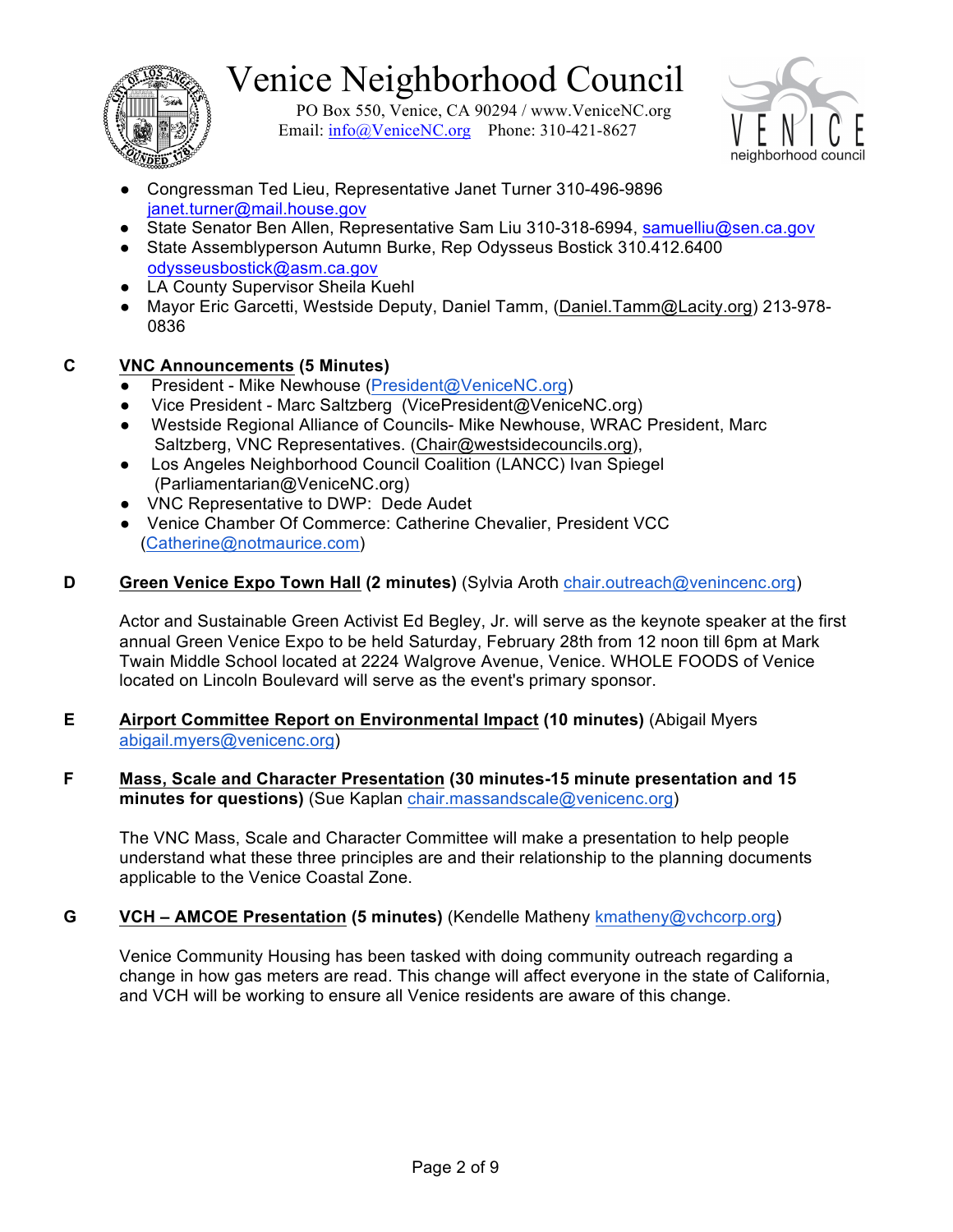

PO Box 550, Venice, CA 90294 / www.VeniceNC.org Email:  $info@V$ eniceNC.org Phone: 310-421-8627



### **7. General Consent Calendar (8:18PM -- 1 minute)**

*[All agenda items on the Consent Calendar will pass when the Consent Calendar is approved. No discussion or Public Comment is allowed on any item. Items may be removed by any board member or stakeholder. Removed items will go to the end of the agenda and be treated as regular agenda items with discussion and public comment.]*

### **A Flooding Options** (DeDe Audet daudet@ca.rr.com)

**MOTION:** Whereas for at least twenty years, certain areas of Venice flood whenever a high, high tide (also referred to as a King Tide) is coincident with a rainstorm,

Therefore, be it resolved the Venice Neighborhood Council asks Los Angeles City Councilman Mike Bonin to secure reports from Los Angeles City Public Works and the Los Angeles County Flood Control District by June 30, 2015 on what options are available to address this problem in view of our rising sea level.

#### **B Support for Superintendent of Venice Beach Park** (Marc Saltzberg VicePresident@venicenc.org)

**MOTION:** The Venice Neighborhood Council recommends that the Mayor include in the proposed 2015-2016 City Budget he sends to City Council a line item in the Department of Recreation and Parks (RAP) Budget for a "Superintendent of Venice Beach Park" as suggested by RAP.

A letter shall be sent Eric Garcetti, Mayor, City of Los Angeles; Michael Shull, Acting General Manager, RAP; Kevin Regan, Assistant General Manager, RAP; Mike Bonin, 11th District City Council Member, and the members of the LA City Council Budget Committee

#### **C Create VNC Standing Rule 30: Records Retention Policy** (Ira Koslow for REC ira.koslow@venicenc.org)

**MOTION:** Standing Rule 30: Paper records of the VNC do not need to be retained for more than five years. Approved by REC on 2/2/15 2-0-0 (HH/IK)

### **D Support for Council File 14-1624 – Report on Process of Community Improvement Projects** Marc Saltzberg on behalf of Western Regional Alliance of Councils (WRAC) (VicePresident@venicenc.org)

**MOTION:** The Venice Neighborhood Council shall submit a community impact statement in support of Council File 14-1624

(http://cityclerk.lacity.org/lacityclerkconnect/index.cfm?fa=ccfi.viewrecord&cfnumber=14-1624), which asks that the Public Works department, with assistance from DOT, Planning, CA, DONE, CAO and CLA, be instructed to present a report setting ways and means by which the City may best serve community organizations seeking to undertake community improvement projects. The report should include but not be limited to a discussion of the following key elements: establishing a single point of contact for inquires and technical assistance, identifying efficiencies and streamlining of all existing processes and permits, resolution of liability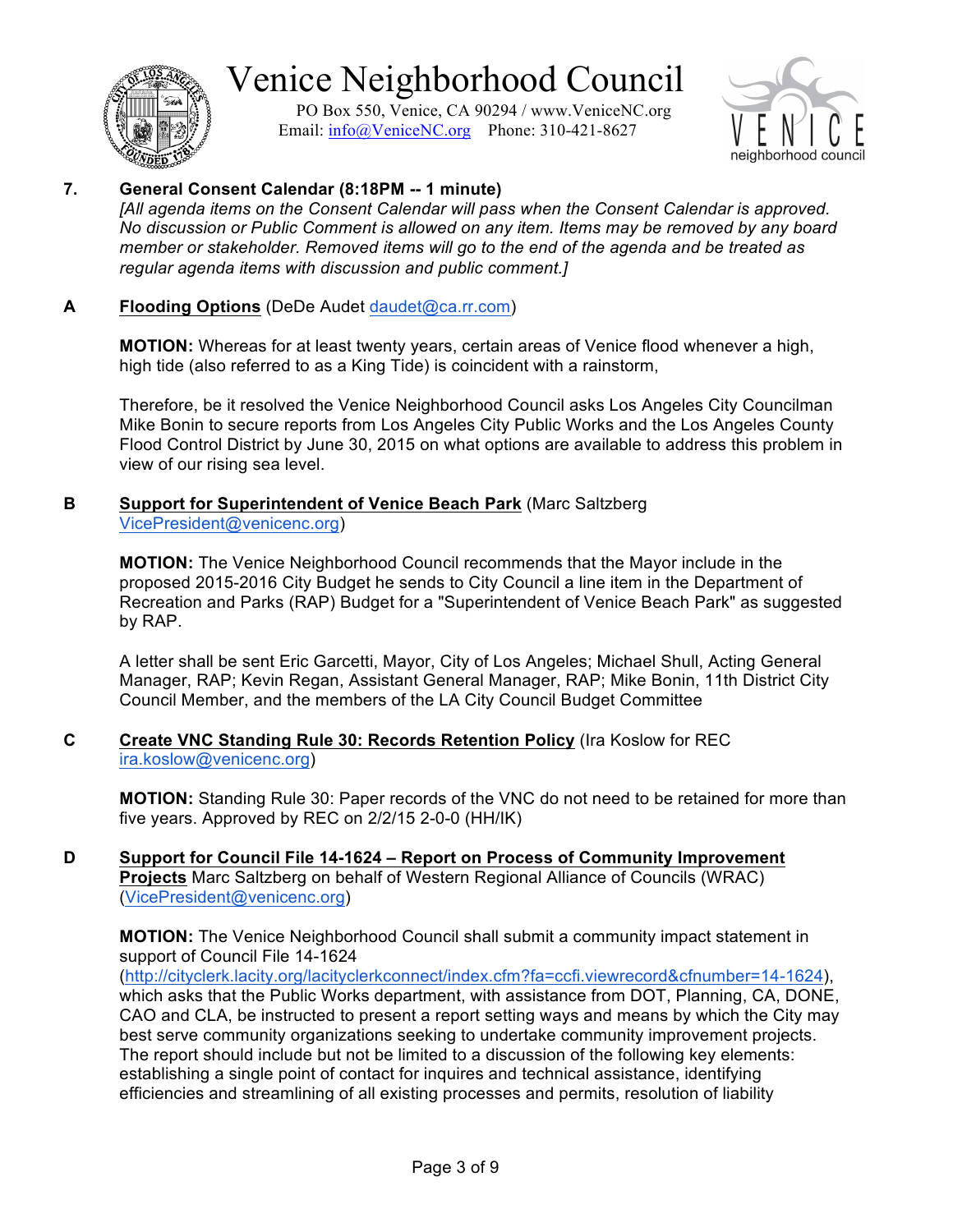

PO Box 550, Venice, CA 90294 / www.VeniceNC.org Email:  $info@V$ eniceNC.org Phone: 310-421-8627



responsibilities which can hinder volunteer efforts, and outreach strategy for stakeholder input.

**E Support for Council File 14-1738 – Report by LAPD on Body-Worn Cameras (**Marc Saltzberg on behalf of Western Regional Alliance of Councils (WRAC) (VicePresident@venicenc.org)

**MOTION:** The Venice Neighborhood Council shall submit a community impact statement in support of Council File 14-1738

(http://cityclerk.lacity.org/lacityclerkconnect/index.cfm?fa=ccfi.viewrecord&cfnumber=14-1738) asking that the Police Department (LAPD) report on the status of its plan to issue body-worn cameras to LAPD Officers. The report should include the results of the pilot program in Central Division, information on what vendor will be selected to provide the cameras, the purchase and implementation timeline, and information on how the Department will deploy the cameras across the City.

**F Support for Council File 15-0026 – Development Conditions Database** Marc Saltzberg (VicePresident@venicenc.org)

**MOTION:** The Venice Neighborhood Council shall submit a community impact statement in support of Council File 15-0026

(http://cityclerk.lacity.org/lacityclerkconnect/index.cfm?fa=ccfi.viewrecord&cfnumber=15-0026) asking that a Development Conditions database be developed and maintained. A Development Conditions Database could be an online, searchable public portal for information on approved projects and developments. The database could have a separate entry for each address or project, with separate hyperlinks for each condition or requirement, providing details on the condition, contact information for the agency or employee responsible for monitoring compliance, dates of inspections, and .pdf files of all certified compliance reports. Such a database would give the public an easy way to discover and track conditions, would create transparency, and would make it easier for city departments to track and record their compliance reviews.

**G Support for Council File 15-0020 – Collecting Fees Related to Condition Compliance** Marc Saltzberg (VicePresident@venicenc.org)

**MOTION:** The Venice Neighborhood Council shall submit a community impact statement in support of Council File 15-0020

(http://cityclerk.lacity.org/lacityclerkconnect/index.cfm?fa=ccfi.viewrecord&cfnumber=15-0020) asking that the Planning Department to report back in 45 days on the best practices of other jurisdictions, including the County of Los Angeles, to ensure proper resource allocation for condition inspections and enforcement AND further asks that the Council instruct the Planning Department, in consultation with the City Attorney, and any other appropriate City depaltment, bureau, or agency, to work cooperatively to propose a method by which inspection fees related to condition compliance are required and collected by the City prior to the release of any final approval of a projects

Additional requirements are frequently placed on development projects through conditions of approval. "…often these conditions go overlooked because of the City's lack of resources to enforce its own conditions. On 01/06/2015, the Los Angeles Times published an article, "In L.A., Conditions Placed on Developers Go Unheeded (http://www.latimes.com/local/cityhall/la-me-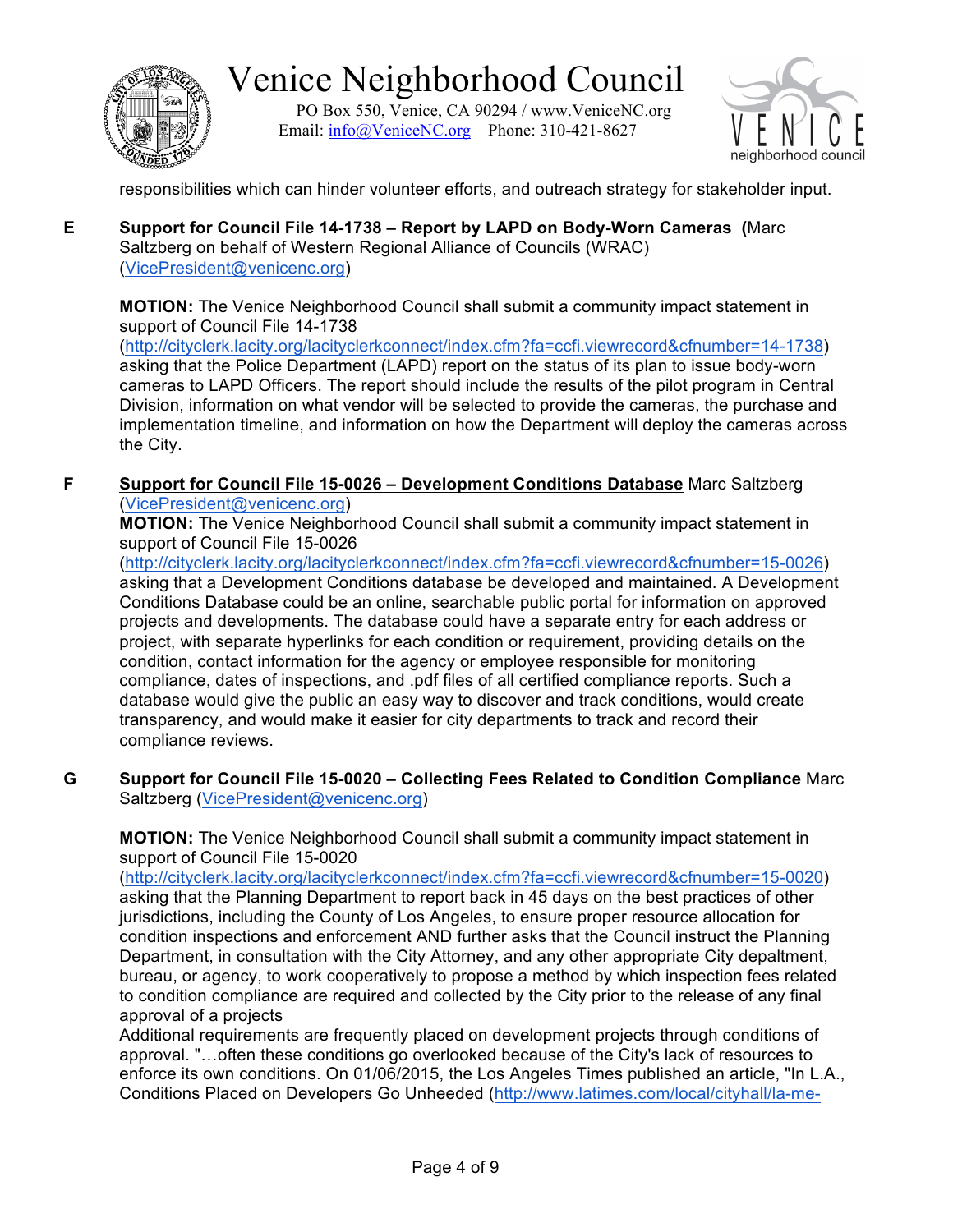

PO Box 550, Venice, CA 90294 / www.VeniceNC.org Email:  $info@V$ eniceNC.org Phone: 310-421-8627



development-ignored-20150105-story.html#page=1)," that spoke to the need for additional fees to cover the expense of allocating more staff to inspect and enforce the conditions of approval on the City's many projects. In other jurisdictions, such as Los Angeles County, conditions of approval specify the number of inspections required over the duration of the grant term necessary to ensure proper compliance with the conditions of approval. The conditions also obligate an applicant to cover the cost of such inspections. This approach ensures that the City has the resources it needs to enforce commitments made to the community, and helps to keep neighborhoods first.

**H Support for Markers Identifying the Location of Historic Venice Canals** (Dennis Hathaway venicedd@gmail.com), (Marc Saltzberg on behalf of Neighborhood Committee VicePresident@venicenc.org)

**MOTION:** The Venice Neighborhood Council approves the concept of installing markers (plaques/signage) showing the location of the Venice Canals that have been paved over and recommends that a VNC Ad Hoc Committee be formed to investigate, work with the city and other groups (such as the Venice Chamber of Commerce, Venice Historical Society and Venice Heritage Foundation) and participate in implementing the idea.

**I Support for Cushy Tushy Diaper Drive** Nancy Feinberg (nancraef@aol.com); Marc Saltzberg on behalf of the Neighborhood Committee (VicePresident@venicenc.org)

**MOTION:** The VNC Board agrees to be a sponsor of the Cushy Tushy Diaper Drive. Nancy Feinberg and Faith Spelbring of First Lutheran Venice are planning a diaper drive on Saturday, May 2 in front of First Lutheran Venice at 815 Venice Blvd 10-1. They will be accepting diaper donations and distributing them to local Venice organizations that have a client population that would be in need of this service. All recipients will need to submit an application specifying the needs of their clientele and be approved.

Approved by NHC on 1/29 by a vote of: 12-0-1

**J Bike Path Illumination and Widening** (Melissa Diner on behalf of the Ocean Front Walk Committee melissa.diner@venicenc.org)

**MOTION:** Whereas, the bike path is currently unsafe, hazardous and injury prone, the Venice Neighborhood Council supports the widening of the bike path and the implementation of lighting including glow in the dark, box dots, striping etc. on the bike path. Approved by OFW 6-0-0 Shelly Motion, Gail second

**K Online police report implementation** (Melissa Diner melissa.diner@venicenc.org)

**MOTION:** The Venice Neighborhood Council recommends that the city of Los Angeles and LAPD immediately implement a way to submit police reports online.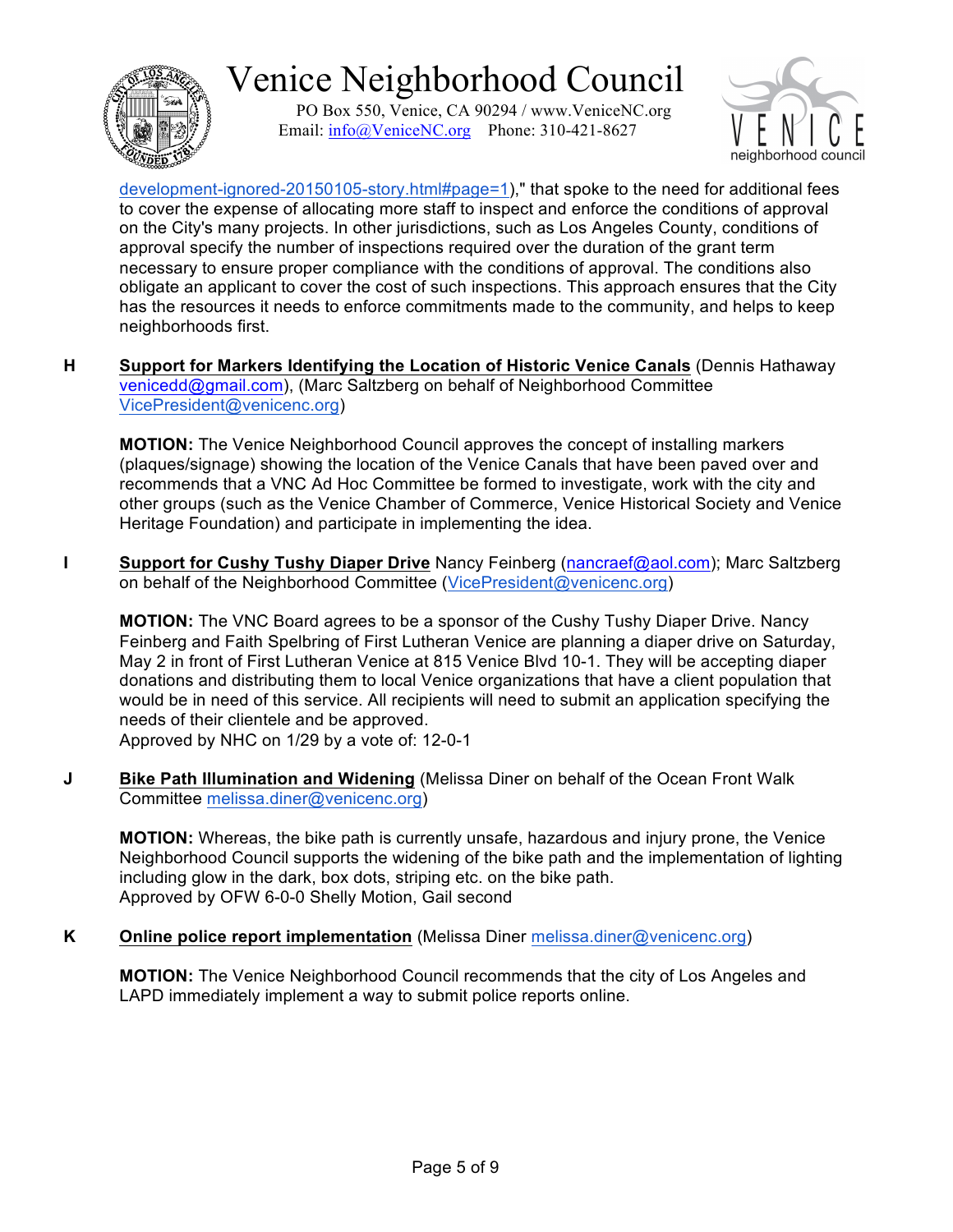

PO Box 550, Venice, CA 90294 / www.VeniceNC.org Email:  $info@V$ eniceNC.org Phone: 310-421-8627



#### **8. Land Use and Planning Committee (LUPC) Consent Calendar (8:19 PM -- 1 minute)** *[All agenda items on the Land Use and Planning Committee (LUPC) Consent Calendar will pass when the LUPC Consent Calendar is approved. No discussion or Public Comment is allowed on any item. Items may be removed by any Board member or Stakeholder. Removed items will go to the end of agenda item 11. Land Use and Planning Committee and will be treated as regular LUPC agenda items, with discussion and public comment.]*

**A 75 Windward Ave (CUP for WTF)**, North Venice Subarea ZA-2014-3979-CUW and ENV-2014-3980-CE CITY HEARING: not yet scheduled Project Description: Conditional use for new rooftop unmanned wireless telecommunications facility (WTF). Project height = ??. Applicant: Lena Mik, rep for Verizon Wireless LUPC Staff: Kathleen Rawson

**MOTION:** The VNC Board recommends upholding the VNC's recommendation to deny the project at 1515 Pacific Ave. On October 21, 2014 the VNC Board stated that "as according to the Venice Land Use Plan this building is within the boundaries of the Windward Historic Arcade, which has been identified as a significant architectural and cultural landmark in the Venice Coastal Zone and as such the WTF screens should be moved to a location where they cannot be seen from the street." This project for 75 Windward Ave is the same proposal, in the same location, but is using a different street address.

Approved by LUPC on 2/3/15 by a vote of 8-0-0 (KR/MK) *http://www.venicenc.org/1515-pacific-ave/*

### **B Land Use & Planning Process Recommendation re. Coastal Commission**

**MOTION:** The Venice Neighborhood Council Board requests that the California Coastal Commission treat the VNC as an "interested party" and provide to the VNC all Venice-related:

- 1. CDP's issued,
- 2. CDP exemption, revocation and any other decision/opinion/approval letters,
- 3. Notice of the start and end of Coastal Commission appeal periods for City CDP determinations and City CDP exemptions (CEX) received by the Coastal Commission (these are not trackable as there appears to be no deadline being followed by the City in submitting these determinations and exemptions to the Coastal Commission), and
- 4. CDP and Administrative permit applications, directly to the VNC President, the VNC Vice-President and the Land Use and Planning Committee Chair, upon receipt, issuance or approval, by both email and U.S. mail, at the email and postal addresses as per the thencurrent VNC website.

Approved by LUPC on 2/3/15 by a vote of 8-0-0 (RR/MK)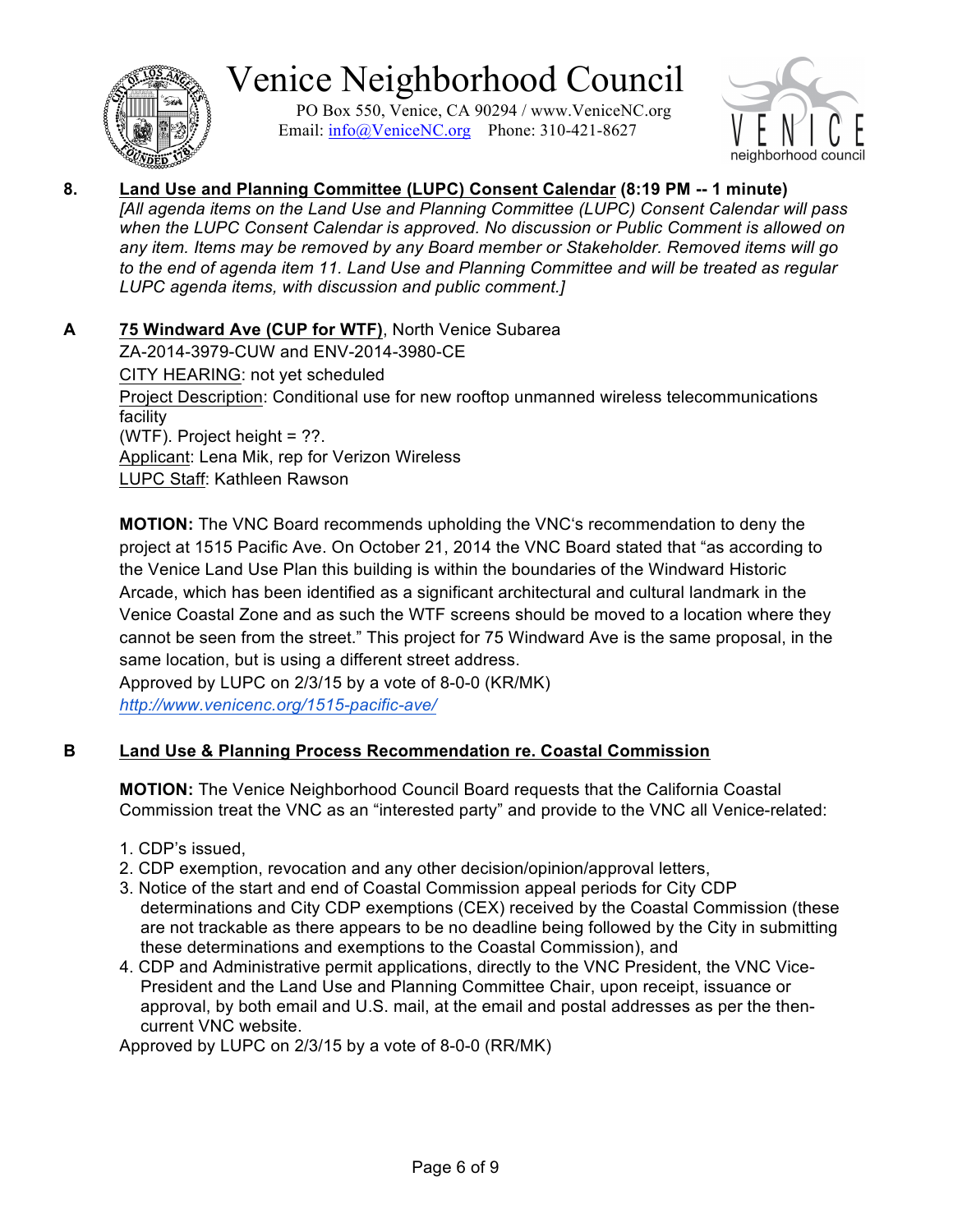

PO Box 550, Venice, CA 90294 / www.VeniceNC.org Email:  $info@V$ eniceNC.org Phone: 310-421-8627



### **C Land Use & Planning Process Recommendation re. City Planning**

**MOTION:** The Venice Neighborhood Council Board requests that LA City Planning (including specifically the Advisory Agency as well as all other departments of LA City Planning) treat the VNC as an "interested party" and provide to the VNC all Venice-related:

- 1. City Planning Notices,
- 2. Case documents and related correspondence,
- 3. Determinations (including Exhibits),
- 4. Environmental Reports, and
- 5. Other official Policy Planning, including Local Coastal Plan (LCP), related, reports or correspondence, directly to the VNC President, the VNC Vice-President and the Land Use and Planning Committee Chair, upon receipt, issuance or approval, by both email and U.S. mail, at the email and postal addresses as per the then-current VNC website. Approved by LUPC on 2/3/15 by a vote of 8-0-0 (RR/RA)
- **9. Announcements & Public Comment on items not on the Agenda (8:20PM -- 10 minutes)** *[No more than 1 minute per person – no Board member announcements permitted]*
- **10. Old Business** *[Discussion and possible action]*
- **11. LUPC (8:30PM – 35 minutes) (**Robin Rudisill on behalf of LUPC, Chair-lupc@VeniceNC.org) *[Discussion and possible action]*
- **A 29-47 Windward (surface parking lot)**; North Venice Subarea **(15 minutes)** ZA-2014-3650-CDP and ENV-2014-3651-CE CASE NOT YET SCHEDULED FOR CITY HEARING Project Description: add 30 automated/hydraulic car lifts (11'9.75" X 8'3" and 14' high, including auto height) to a surface beach parking lot, increasing capacity of lot from 38 to 68 spaces, Dual Permit Jurisdiction Coastal Zone, C2 zone. Applicant: Clare Bronowski & Dillon Johnson

LUPC Staff: Kathleen Rawson & Gabriel Ruspini

**MOTION:** The VNC Board recommends approval of the project as presented.

Approved by LUPC on 12/4/14 by a vote 3-2-1 (RD/MM)

The LUPC Chair would like the Board to note: the Chair broke a 2-2 tie, resulting in LUPC recommendation for approval of the project.)

*http://www.venicenc.org/29-47-windward-ave/*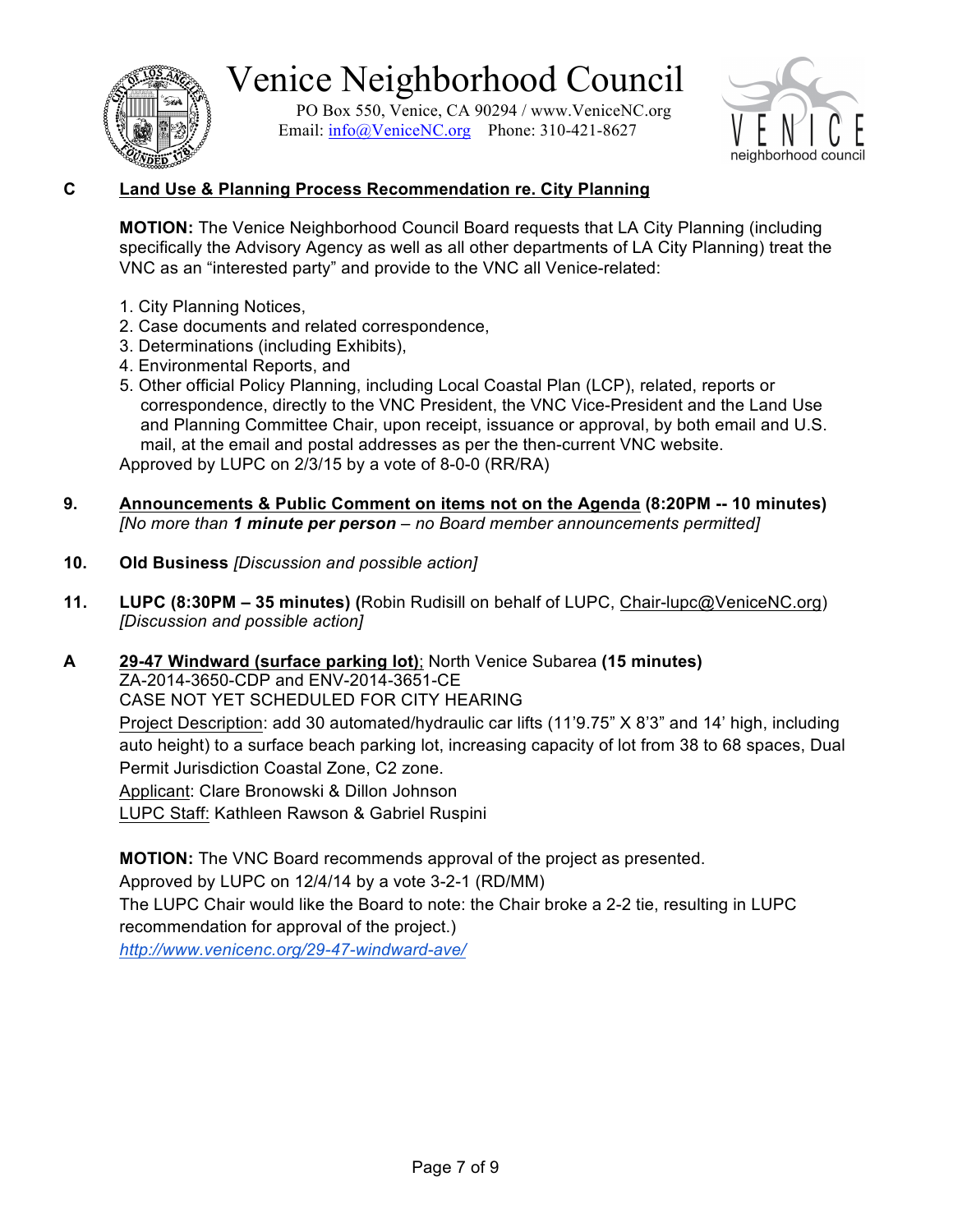

PO Box 550, Venice, CA 90294 / www.VeniceNC.org Email:  $info@V$ eniceNC.org Phone: 310-421-8627



### **B 2815 Ocean Front Walk (SFD)**, North Venice Subarea **(10 minutes)** APCW-2014-3157-SPE-SPP-CDP and ENV-2014-3158-EAF

CITY HEARING: not yet scheduled Project Description: Legalize conversion of existing storage space to 3rd dwelling unit, in the Dual Permit Jurisdiction Coastal Zone, RD1.5-1-0 zone Applicant: Henry Ramirez & Joey Alarcon LUPC Staff: Gabriel Ruspini *Documents will be provided at meeting.*

**MOTION:** The VNC Board recommends approval of the conversion of an existing storage space to a third dwelling unit, on the condition that the proposed third unit be set aside in perpetuity as an affordable unit.

Approved by LUPC on 1/27/15 by a vote of 7-0-0 (GR/KR)

### **C 417 Washington Blvd (CUB for existing restaurant, "Le Celier")**, Southeast Venice Subarea **(10 minutes)**

ZA-2014-3998-CUB and ENV-2014-3999-CE CITY HEARING: not yet scheduled Project Description: Sale of full line of alcohol in conjunction with an existing restaurant Applicant: Mark Van Gessel LUPC Staff: Mehrnoosh Mojallali *Documents will be provided at meeting.*

**MOTION:** The VNC Board recommends approval of this request to upgrade on-site sales of beer and wine to a full line of alcoholic beverages, in conjunction with an existing full-service restaurant as a convenience to its customers. Approved by LUPC on 1/27/15 by a vote of 7-0-0 (MM/TD)

### **12. New Business (9:05PM – 30 minutes)**

*[Discussion and possible action]*

**A Free Speech Zone OFW (15 minutes)** Melissa Diner (on behalf of the Ocean Front Walk Committee melissa.diner@venicenc.org)

**MOTION:** Whereas the west side of the boardwalk is designated the "Free Speech Zone", the Venice Neighborhood Council supports the continued enforcement and community self policing of no commercial vending on the west side of the Boardwalk from Navy to 17th, known as the "Free Speech Zone."

Approved by OFW 6-0-0 Gail motion, Shelly second